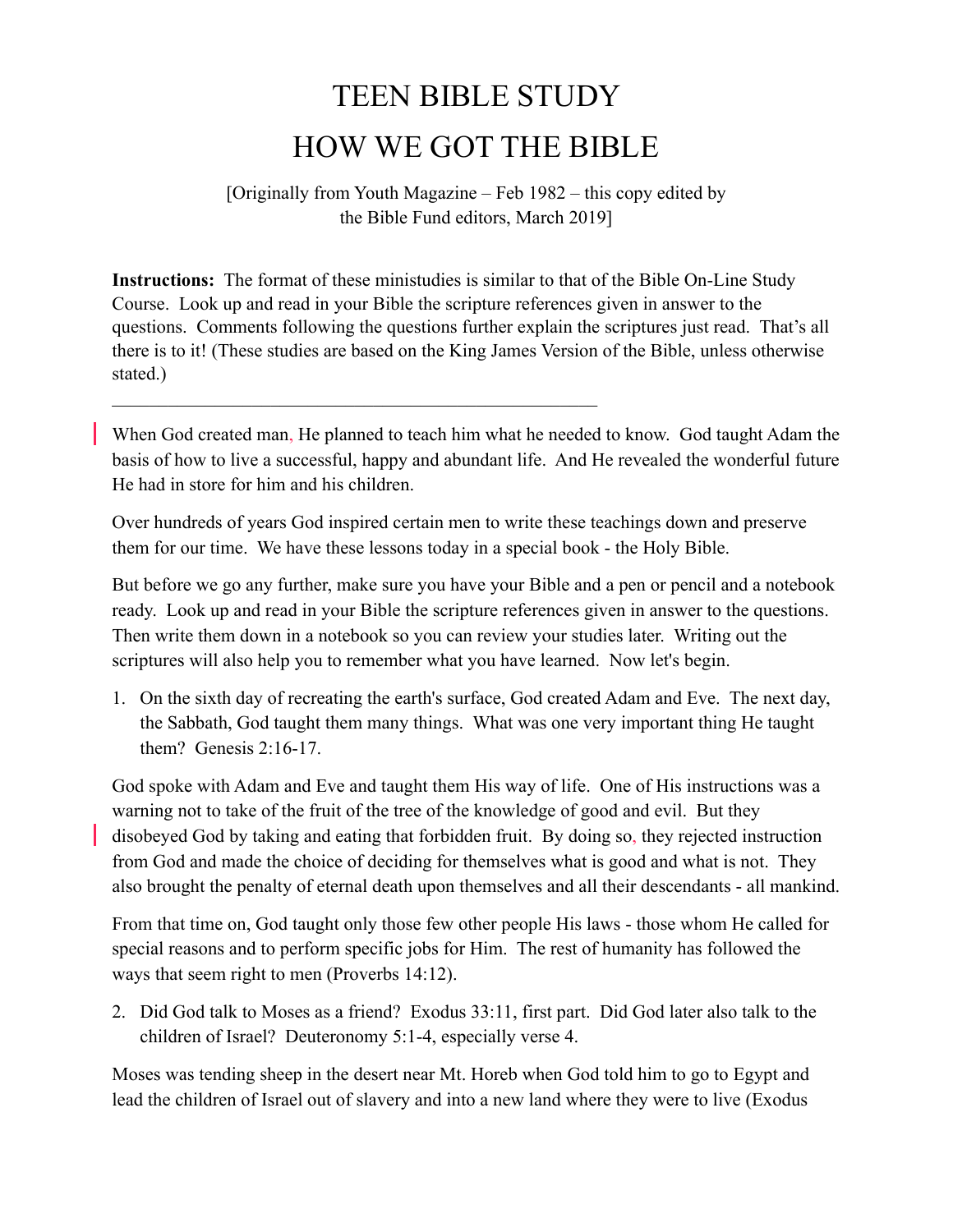3:1-10). As Israel left Egypt and traveled through the wilderness to this new land, God began to teach them His way of a happy, abundant life by giving them the Ten Commandments (Exodus 19:16-19, 20:1-17).

3. After God finished speaking the Ten Commandments, what did the people say? Exodus 20:18-19, Deuteronomy 5:23-31.

Israel became fearful of God and did not want Him to talk to them anymore. And so God gave the rest of His law to Moses, and then Moses taught it to the people (Deuteronomy 6:1).

4. Did Moses write God's laws down? Deuteronomy 31:9, 24. What else did Moses write? Numbers 33:1-2.

Moses wrote the first five books of the Bible that together were called "the law" or the *Torah*. These books cover more than 2,000 years of man's history.

5. How did Moses know exactly what to write? Exodus 34:27, 17:14.

Moses was not an eyewitness to everything he reported in his writings. The Creation and Flood were obviously before his time. He wasn't around when Abraham, Isaac and Jacob lived. It was God who told Moses what to write. And after Moses died, God inspired other men to write down the things He wanted preserved for the instruction of future generations.

6. Why did God inspire history to be included in the Bible? 1 Corinthians 10:11-12. For whom are these lessons of history recorded? Romans 15:4.

God wants us all to learn from the mistakes and sins of ancient Israel. He wants us rather to obey Him and be blessed, just as He would have blessed Israel if they had obeyed.

7. Approximately one third of the Bible is prophecy - the foretelling of future events. Is biblical prophecy also inspired by God? 2 Peter 1:20-21. Why did God make prophecy a part of the Bible? Amos 3:7, Revelation 1:1.

God reveals to us world events that will happen in years to come. This is so we can be motivated to obey Him and escape the terrible time of trouble that is coming upon the world. The prophecies also picture the coming wonderful world tomorrow so we can look forward to it.

8. Just before Christ returns to earth, will God send a warning and send an announcement of His Second Coming? Matthew 24:14; Luke 21:31-36.

Before God intervenes in the evil ways of this world, He is warning the nations of that intervention through his servants. The good news of the restoration of God's government on earth is being proclaimed to the world through the Church of God.

9. Did some of the prophets not understand the things they wrote? Daniel 12:8-9, Luke 10:24. At what time did God say He would reveal their meaning? Daniel 12;4, 9.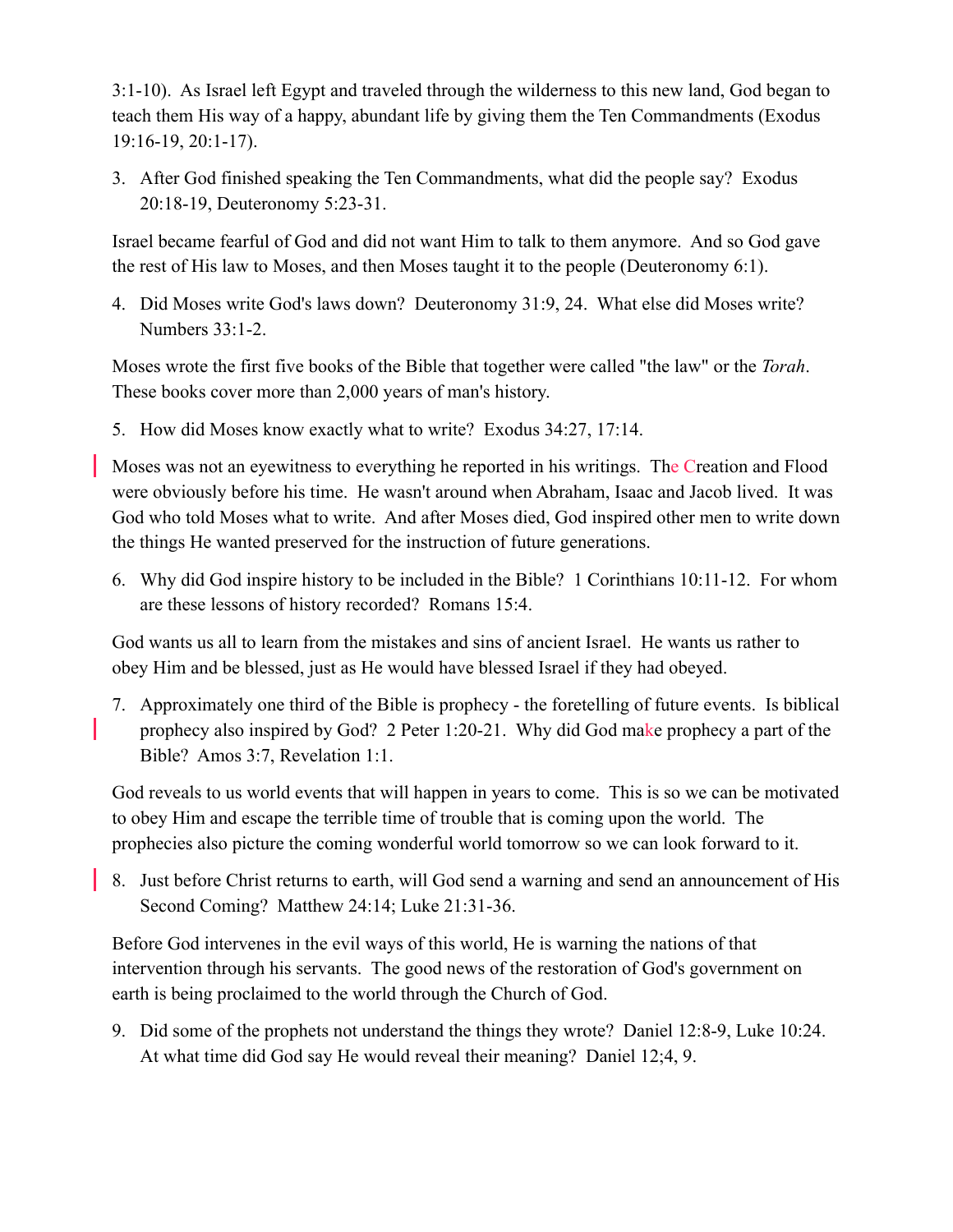Most of the prophecy is for this "time of the end" we are living in today. God has shown His Church today the meaning of what many prophets wrote and really desired to understand.

So you see, the entire Bible we have today has been written for us. Let's examine what God says about this special Book He prepared for us.

10. How much of the Bible is inspired by God? 2 Timothy 3:16. What is God's Word described as? John 17:17. What will never happen to God's Word - The Holy Scriptures? John 10:35. Can we absolutely depend upon God's Word? Titus 1:2.

Since the entire Bible is the inspired Word of God, we know it is true. And we can rely upon His Word because God cannot lie.

Maybe you are now wondering how God preserved His inspired Word until today. This is also an interesting story.

The books of the Bible were originally written on long scrolls. There were very few copies since each scroll had to be copied by hand, letter by letter. Imagine how long it would take to write out the entire Bible by hand!

The men whose job it was to copy the books of the Bible from scroll to scroll were called scribes. They were very careful in their work. For thousands of years, through persecution and war, until this very day the Jews have preserved the Hebrew Scriptures (what we know as the Old Testament) as God intended (Romans 3:1-2).

Jesus said, "My words shall not pass away" (Matthew 24:35) - and they have not passed away. The words of Christ - the New Testament writings - were recorded in Greek. And the Greeks faithfully copied, generation after generation, the New Testament in the very language in which God inspired it to be written.

But God was planning to call people from among all nations to form His Church just before Jesus returns. These people would need their own copies of God's Word in their own language to study daily. Therefore, God stirred up men to translate the Bible into other languages.

Then almost 600 years ago, the printing press was invented. One of the first books ever printed was - you guessed it - the Holy Bible. Now it began to be easier to have one's own copy of the Bible. Since then the technology of printing has advanced to where hundreds of millions of Bibles have been produced, more than any other book in history.

11. Understanding that the Holy Bible we have today was inspired by God and caused to be preserved for us, what does God expect us to do? 2 Timothy 2:15. And what are we to do with this knowledge? James 1:22.

God not only expects us to study the Bible, but also to act on what we learn from His Word so we may understand His wonderful plan for our lives now and for all eternity.